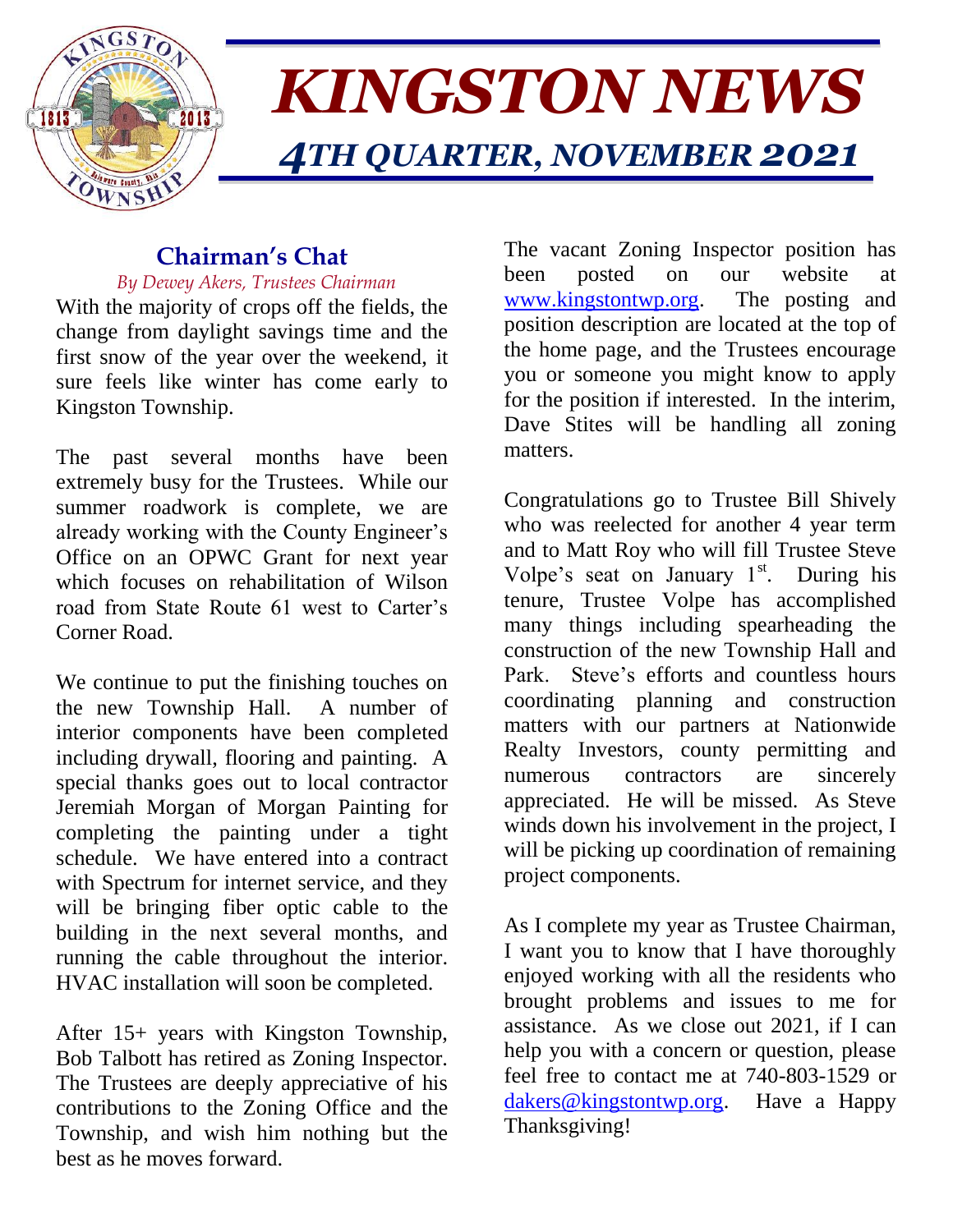## **ZONING REPORT**

#### **Permits**

For the months of August through October 2021 the following zoning permits were approved:

- 7 New Build Homes
- 1 Accessory Structures
- 1 Addition
- 3 Patios, Decks & Pools

In addition, the Zoning Office processed:

- 1 Complaint
- 2 Lot Splits (6 Lots)
- 2 CAD Subdivision Reviews
- 1 Board of Zoning Appeals Hearing
- 1 Zoning Commission Meeting

Please remember to contact the Zoning Office before starting construction of any new structures or improvement/expansion of an existing structure.

#### **Board Vacancies**

The Kingston Township Board of Trustees will be filling an **Alternate** vacancy on the **Board of Zoning Appeals** and **Zoning Commission** which both run through December 2025. Both vacancies are posted in the Township Website under the Special Notices tab. Contact the Zoning Office with any questions or interest.

#### **ROADS & CEMETERIES**

#### **Since The Last Newsletter**

For the months of August through October 2021, 1 driveway permit was issued. There were 6 lots sold in the Blue Church Cemetery, and there was 1 interment.

Roadwork planned for next summer focuses on rehabilitation of Rosecrans Road from State Route 61 west to Carter's Corner. The

work will include milling and rebuilding the edge, berming, a chip and seal application followed with a fog coating.

Even with the installation of flashing stop sign lights at the intersections of State Route 521 and North Galena and 3B's & K Roads by the Delaware County Engineer's Office, significant traffic crashes continued. Based on the Trustee's push for further traffic crash preventive measures at both intersections, the County Engineer's Office installed additional, yellow warning lights to warn motorists. The Trustees appreciate the efforts made by the County Engineer to improve safety!

As you are driving the roadways within Kingston Township and see damage to the pavement, signs or guardrails, please report the damage to Road Superintendent Doug Crowl by calling 740-815-8427. We need your help to ensure that our roadways remain safe.



# **DID YOU KNOW????**

The Zoning Office receives a number of questions regarding zoning issues and the township in general. A frequently asked question involves our historic schools.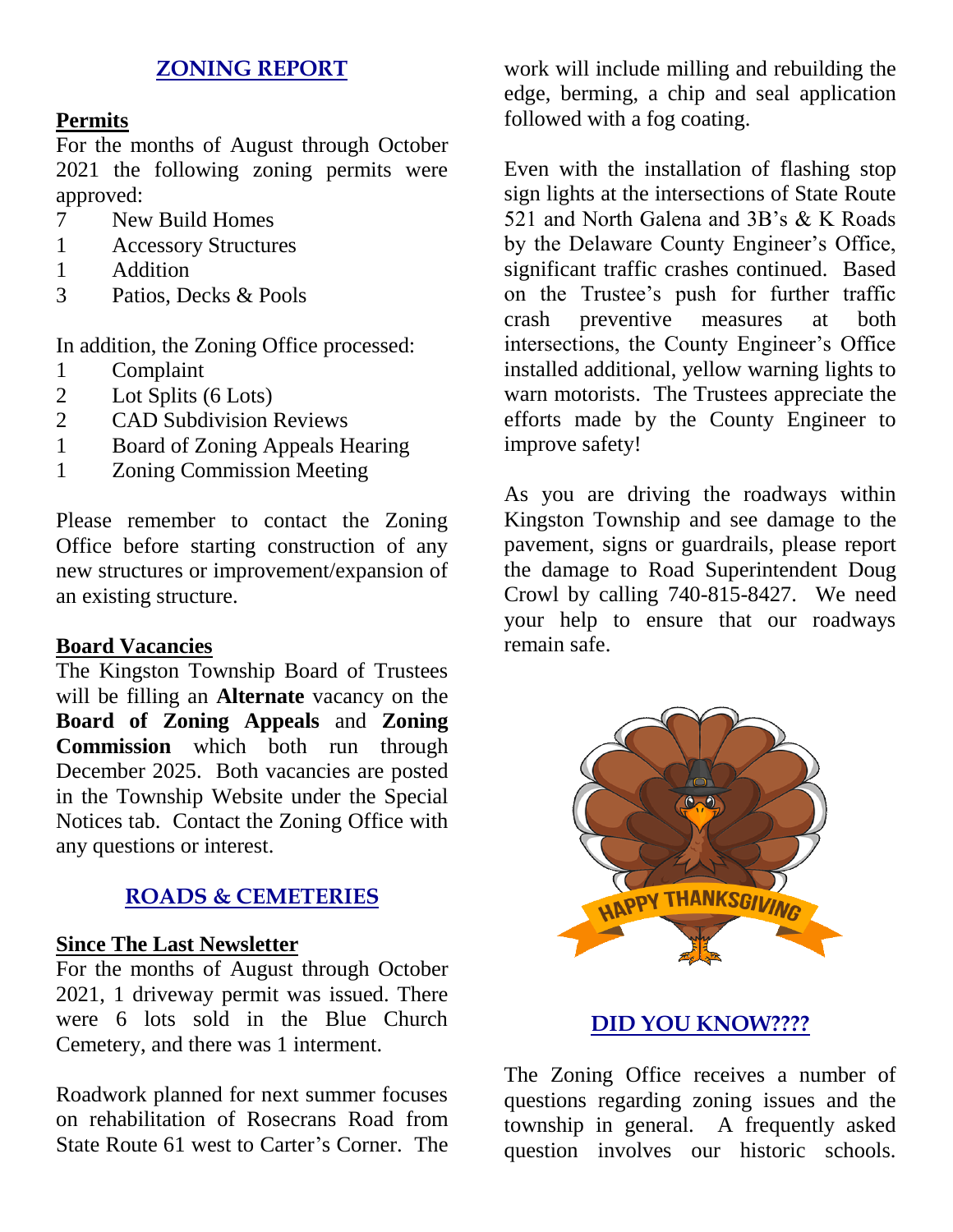Consequently, we have decided to republish an article about our schools from the May 2016 Kingston News. We hope you will enjoy learning about the numerous early schools!

From the mid 1800's into the early part of the 1900's, education of children living in Kingston Township was provided by the Kingston Township Board of Education (Board). During that period, eight different brick, one room schools existed providing education through the  $8<sup>th</sup>$  grade. These schools were positioned four miles apart so that no child would have to walk more than two miles. All contained stoves, seats, desks and glass windows, and cost approximately \$600-800 dollars to build.

Prior to the State of Ohio assuming control of public education in 1851, several church schools were located in the township. The first one was built in 1820 on the Curtis farm located on Little Walnut Creek about a mile from the south township line.

Teachers were paid approximately \$800 dollars to teach 160 days per year. To be hired, they were required to present a teaching certificate qualifying them for the job. Every child who completed 8 or more years in the one room schools could take a Boxwell Exam in Delaware. If students passed, they could attend high school without paying tuition. Otherwise, they could petition the Board to pay tuition so they could further their education at high schools located in Sunbury, Galena or Delaware.

Each public school was assigned a Sub District Number. The following is a list of the schools and their location:

Sub District 1 **Virginia School** This school was also known as the Beacom School or Blayney School and was located at the corner of Kilbourne and Blue Church Roads.

#### Sub District 2 **Oak Hall School**

This school was also known as the Weiant School and was located on the northeast corner of Todd Street Road at Clark Road. It was named after all the large White Oak trees that grew in the area.

## Sub District 3 **Stark School**

This school was located on the west side of State Route 61 between Stockwell and Rosecrans Road.

## Sub District 4 **Lott School**

This school was also known as the South Kingston School. The school was eventually turned into a home currently owned by the McCanney's on the north side of Wilson Road at Carter's Corner Road.

Sub District 5 **Van Sickle School** This school was located on North Galena Road about ¾ miles north of Berkshire Road. It was a joint sub district that also served Brown and Berkshire Townships.

# Sub District 6 **Sunnyside School**

This school was eventually turned into a home currently owned by the Johnson's on the north side of Kilbourne Road at North Galena Road.

Sub District 7 **Kingston Center School** This school was also known as Scott School. It was the third sub district school built in the township and is currently used as the Kingston Township Hall located on the corner of SR 521 and Carter's Corner Road. The school was built in 1877 by the Owen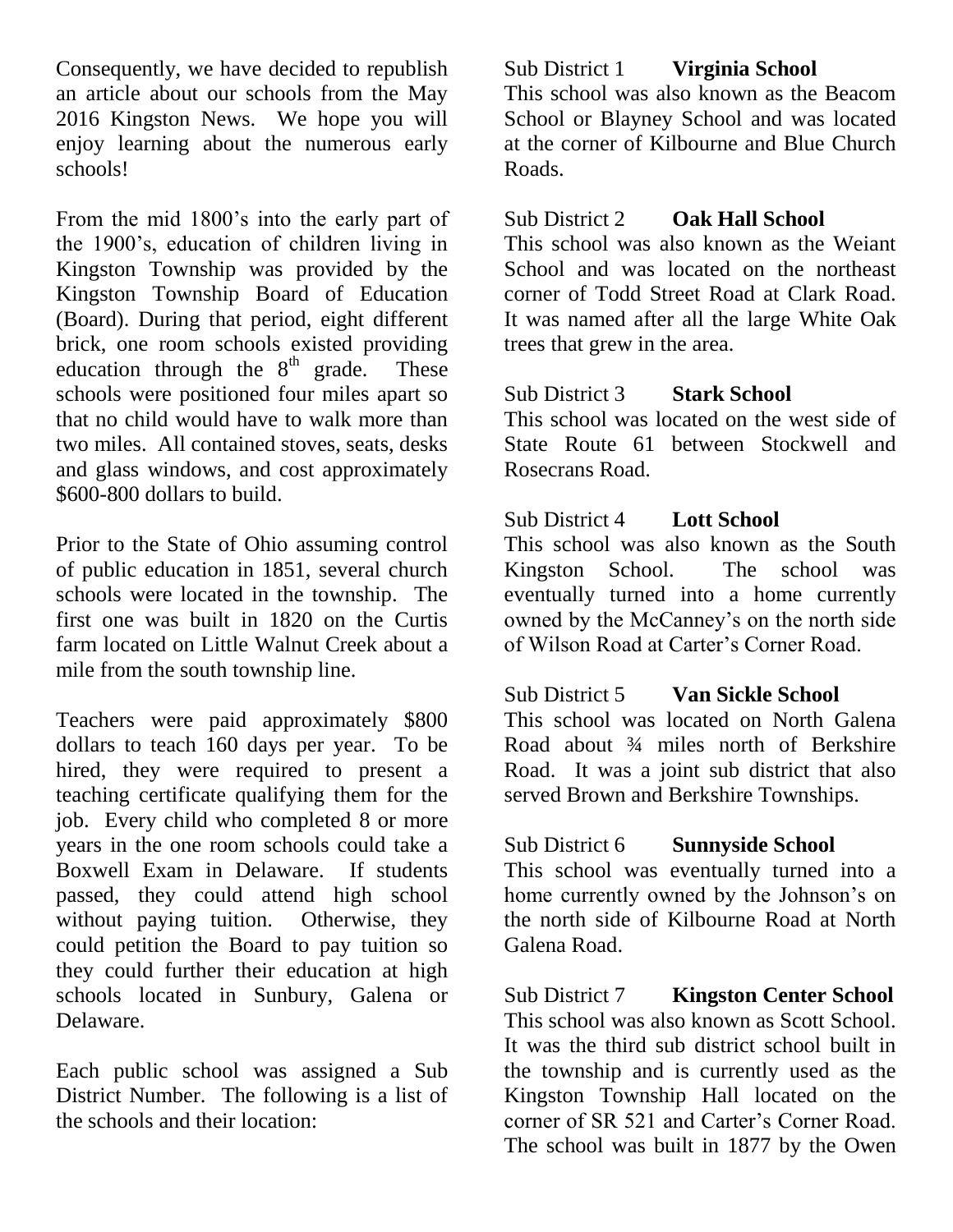family. Workers were paid \$1.50 per day for their labor. The school closed in 1929. Gerald Crowl, the grandfather of Road Superintendent Doug Crowl and Fiscal Officer Greg Roy was a substitute teacher at the school for several years. According to Kingston Township Board of Education records, 17,000 bricks were used for the structure.

### Sub District 8 **Independence Hall School**

This school was also known as Waldon School and Silas Sheets School. The shell of the building still can be observed on the east side of 3B's and K Road south of SR 521. This district was the last to be organized in 1885, and the school closed in 1921. It was a joint sub district that also served Brown Township.

Please take time to explore the township and discover the four remaining schools that exist out of the original eight.

*By Dave Stites and Doug Crowl* 

Information for this article obtained from Kingston Township Memories In Its Bicentennial Year, 2013, The Big Walnut Area Historical Society, Pages 76-95 and The Delaware Gazette, Section D, Page 9, June 24, 1958.

# **PORTER KINGSTON FIRE DISTRICT**

# **Santa Is Coming To Kingston Township**

Mark your calendars for Sunday, December  $19<sup>th</sup>$  to ensure that you do not miss Santa's visit. To sign up for a visit, monitor routing times and receive live updates, sign in at [www.facebook.com/PKFDSantaTour.](http://www.facebook.com/PKFDSantaTour)

Please Message the District with your address, and you will be added to Santa's route. The route will be released December  $10^{th}$  on Facebook.

Santa will be traveling with Engine 381 in Utility 381 instead of his sleigh, and will continue his travel through Porter and Kingston Townships until everyone gets to see him. If you have any questions, please contact the District at 740-524-5050.

# **AFG Grant**

For the past several years, the Porter Kingston Fire District (PKFD) has applied for a \$490,000 grant through the Assistance to Firefighters Grant (AFG) program to replace the District's 1994 Tanker Truck T381. This program is very competitive and is administered by the Federal Emergency Management Agency (FEMA). For the FY 2020 grant cycle, FEMA received over 8,150 applications.

In October, the District was notified that the grant funding request was denied with no direct reason given. The District was directed to a webinar to help better understand the review and selection process for future applications.

The Tanker is an important piece of equipment to fight rural fires, and a grant award would save the District and the tax dollars that support it considerable money. At their November  $8<sup>th</sup>$  Meeting, the Fire Board voted to approve a contract with Ohio First Responder Grants, LLC to prepare a FY2021 grant application to replace the Tanker and possibly the specialized cascade air compressor that is used to refill SCBA tanks. The company has extensive grant writing experience and award success. The matter was expedited as the grant filing deadline is December 17, 2021.

# **Extrication Equipment Purchased**

Extrication tools are an important when responding to a number of situations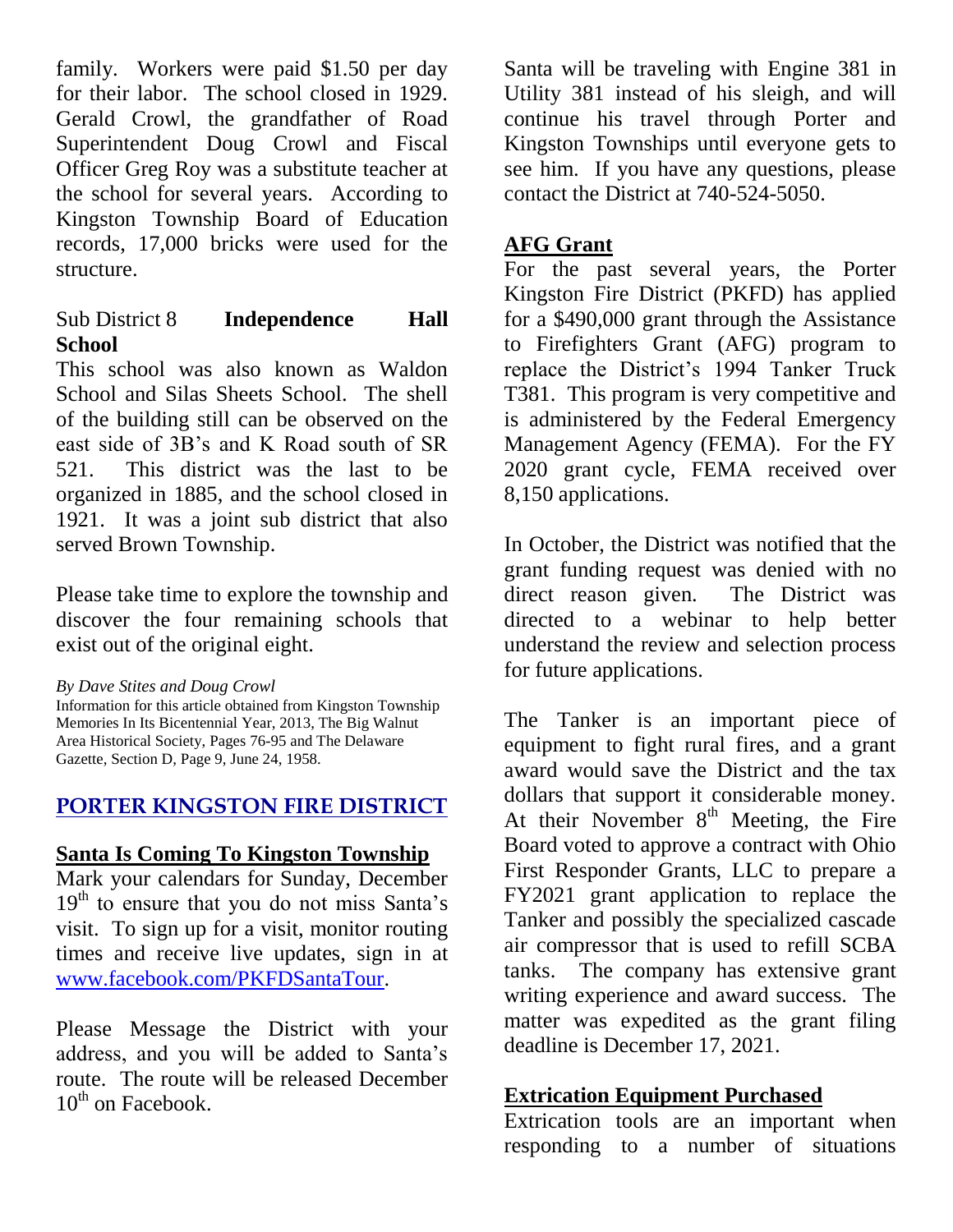including automobile crashes. For many years, the District has used hydraulic tools to open up vehicles and other equipment to extricate occupants. These tools include the familiar "jaws of life". Use of this equipment would require firefighters to unload a portable hydraulic pump and lines from the fire trucks, set them up and start the pump before emergency extrication could begin.

Just as with most things, extrication equipment has significantly improved over time to improve firefighter capabilities at crash sites. As the PKFD is always trying to improved response times and capabilities upon arrival, the District recently expended \$35,000 to purchase battery operated extrication tools from Genesis Rescue Systems. The purchase included a spreader, cutter and ram with spare batteries. These new tools have been added to the fleet, and the old hydraulic equipment will be used as backup.



## **How do firefighters get better at their jobs?**

Firefighters get better at their jobs through practice either with a fire simulator at a training academy or through actual controlled burns. On November  $6<sup>th</sup>$ , members of the BST&G and Porter

Kingston Fire Districts conducted a controlled burn of a vacant house on Stockwell Road. Through the morning various training scenarios were created and the structure reignited each time to allow the firefighters to improve their skills dealing with real life fire situations. About 25 firefighters took part in the training, and the structure was burned to the ground at the end of the training.



# **HEALTH DISTRICT NEWS**

As you begin to decorate your Christmas trees and home exteriors, keep in mind that there is an opportunity for you to recycle string lights rather than throwing them in the trash. From November 15, 2021 to January 14, 2022, you can drop off the old lights at the Sunbury Health District location in the Kroger Plaza.

The office is open from 7:30AM to 4PM Monday through Friday and closed for lunch from 1 to 1:30PM. Their phone number is 740-965-2339 for questions. Keep in mind that the office can also assist with pediatric COVID-19 vaccinations, birth certificate copies and sanitary and plumbing applications and licenses. The pediatric vaccinations are available on Tuesdays, and an appointment is required.

A school-based clinic for children ages 5-11 to receive the pediatric Pfizer COVID-19